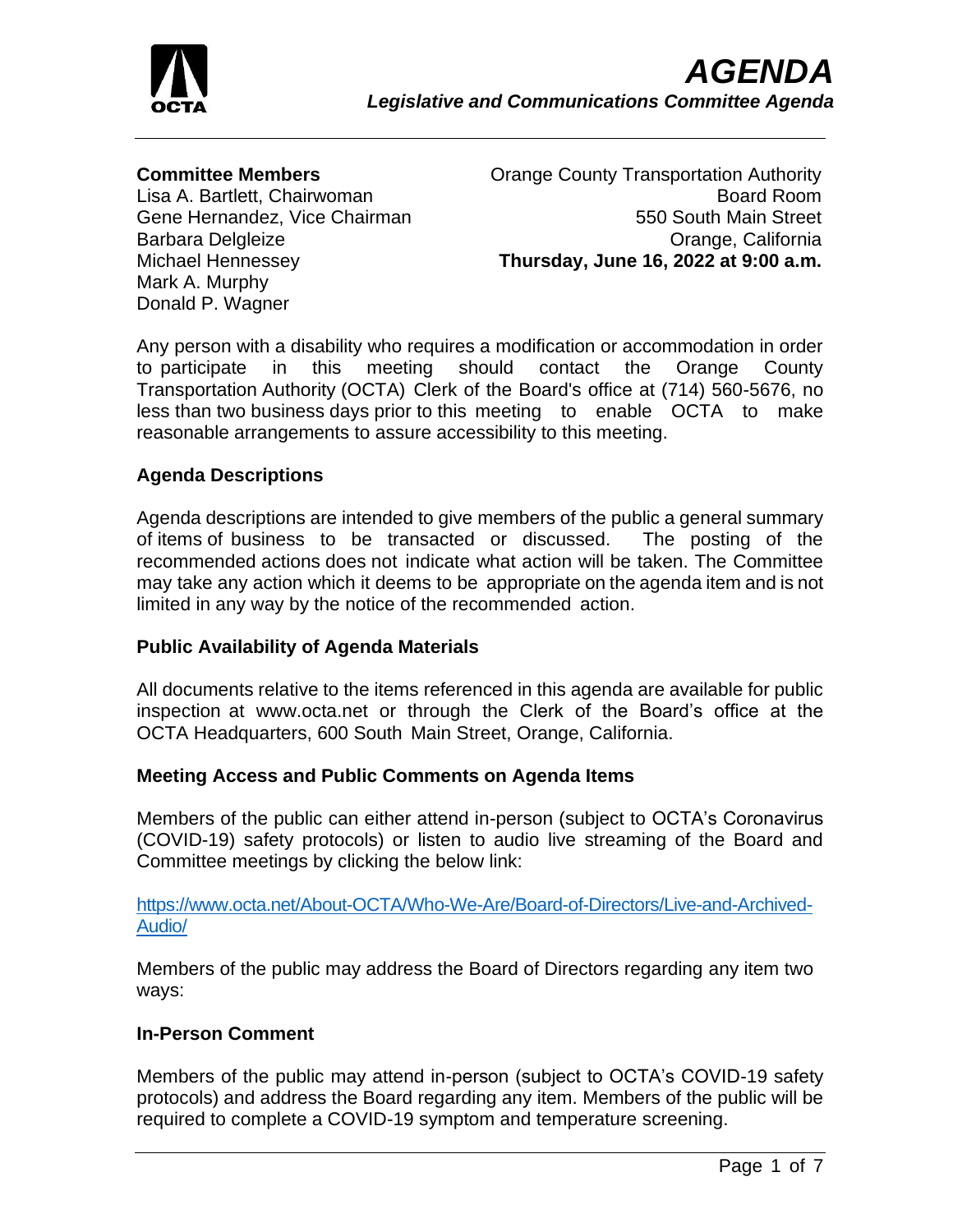

Please complete a speaker's card and submit it to the Clerk of the Board (or notify the Clerk of the Board the item number on which you wish to speak). Speakers will be recognized by the Chairman at the time the agenda item is to be considered. A speaker's comments shall be limited to three minutes.

### **Written Comment**

Written public comments may also be submitted by emailing them to [ClerkOffice@octa.net,](mailto:ClerkOffice@octa.net) and must be sent by **5:00 p.m. the day prior to the meeting**. If you wish to comment on a specific agenda Item, please identify the Item number in your email. All public comments that are timely received will be part of the public record and distributed to the Board. Public comments will be made available to the public upon request.

# **Call to Order**

## **Pledge of Allegiance**

Director Hennessey

# **Special Calendar**

**1. Conference Call with State Legislative Advocate Moira Topp** Moira Topp/Lance M. Larson

An update of Legislative items in Sacramento will be provided.

# **Consent Calendar (Items 2 through 8)**

All items on the Consent Calendar are to be approved in one motion unless a Committee Member or a member of the public requests separate action or discussion on a specific item.

#### **2. Approval of Minutes**

Approve the minutes of the Legislative and Communications Committee meeting of April 21, 2022.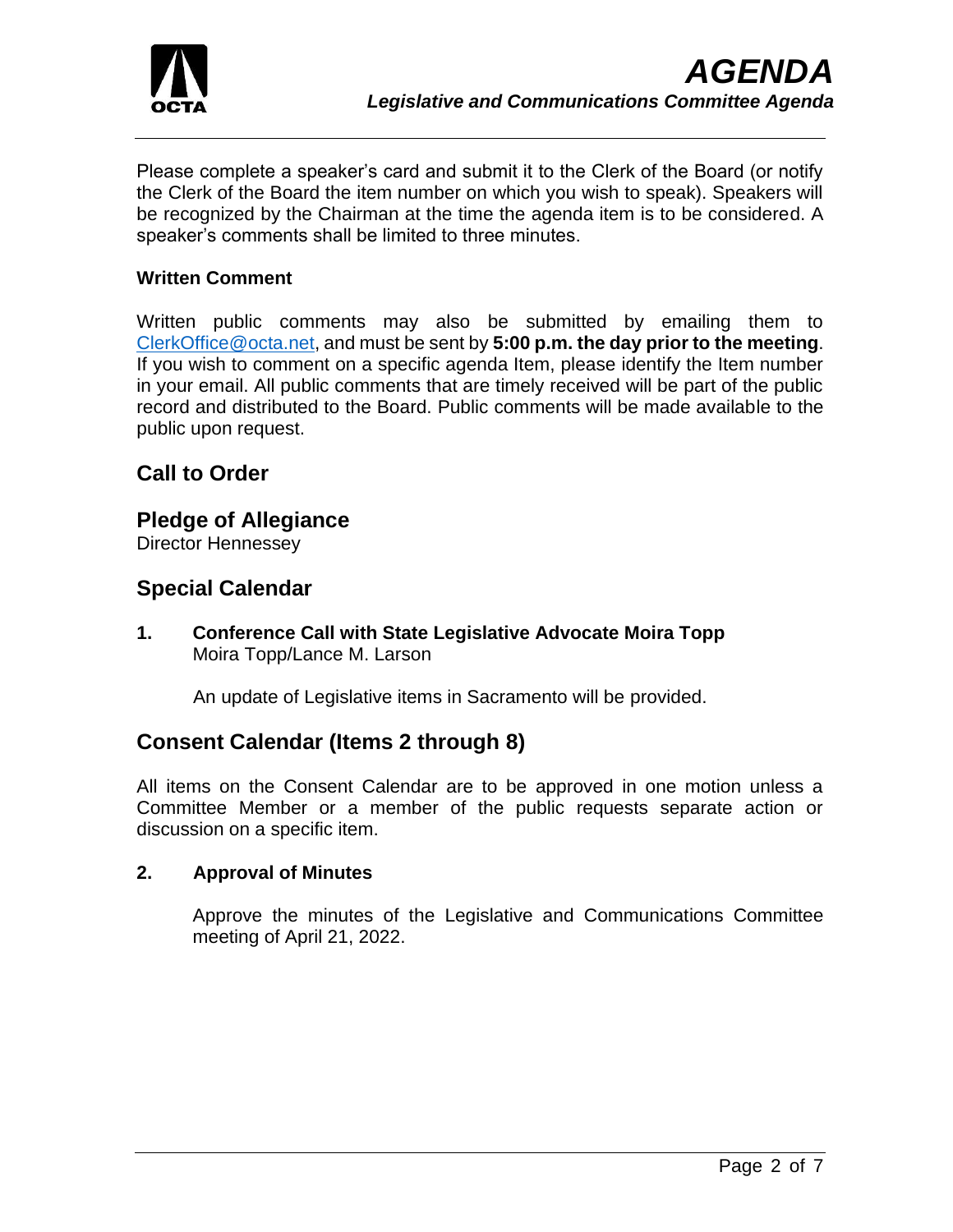

#### **3. Proposed Schedule for the Orange County Transportation Authority's 2023-24 State and Federal Legislative Platforms** Alexis Leicht/Lance M. Larson

#### **Overview**

The Orange County Transportation Authority is beginning the process of preparing legislative platforms for the upcoming sessions of the California State Legislature and United States Congress beginning in 2023. The legislative platforms communicate comprehensive legislative and regulatory priorities that provide direction to staff, advocates, and legislative representatives in Sacramento and Washington, D.C.

#### **Recommendation**

Approve the preparation plan and timeline for the Orange County Transportation Authority State and Federal Legislative Platforms.

#### **4. Citizens Advisory Committee Annual Update and Member Appointments**

Christina Byrne/Maggie McJilton

#### **Overview**

The Orange County Transportation Authority's Citizens Advisory Committee was formed to provide feedback on significant transportation issues, help identify opportunities for community input, and serve as a public liaison for the Orange County Transportation Authority. A summary of the committee's activities during the past year and the new member appointment status is provided with this report.

#### **Recommendation**

Receive and file the Citizens Advisory Committee status report.

# **5. Agreement for On Call Marketing Print Services**

Jennifer O'Connor/Maggie McJilton

#### **Overview**

The Orange County Transportation Authority requires the services of a firm to provide marketing print services. A competitive procurement has been conducted and proposals were received in accordance with the Orange County Transportation Authority's procurement procedures for professional and technical services. Board of Directors' approval is requested to execute an agreement to continue providing marketing print services.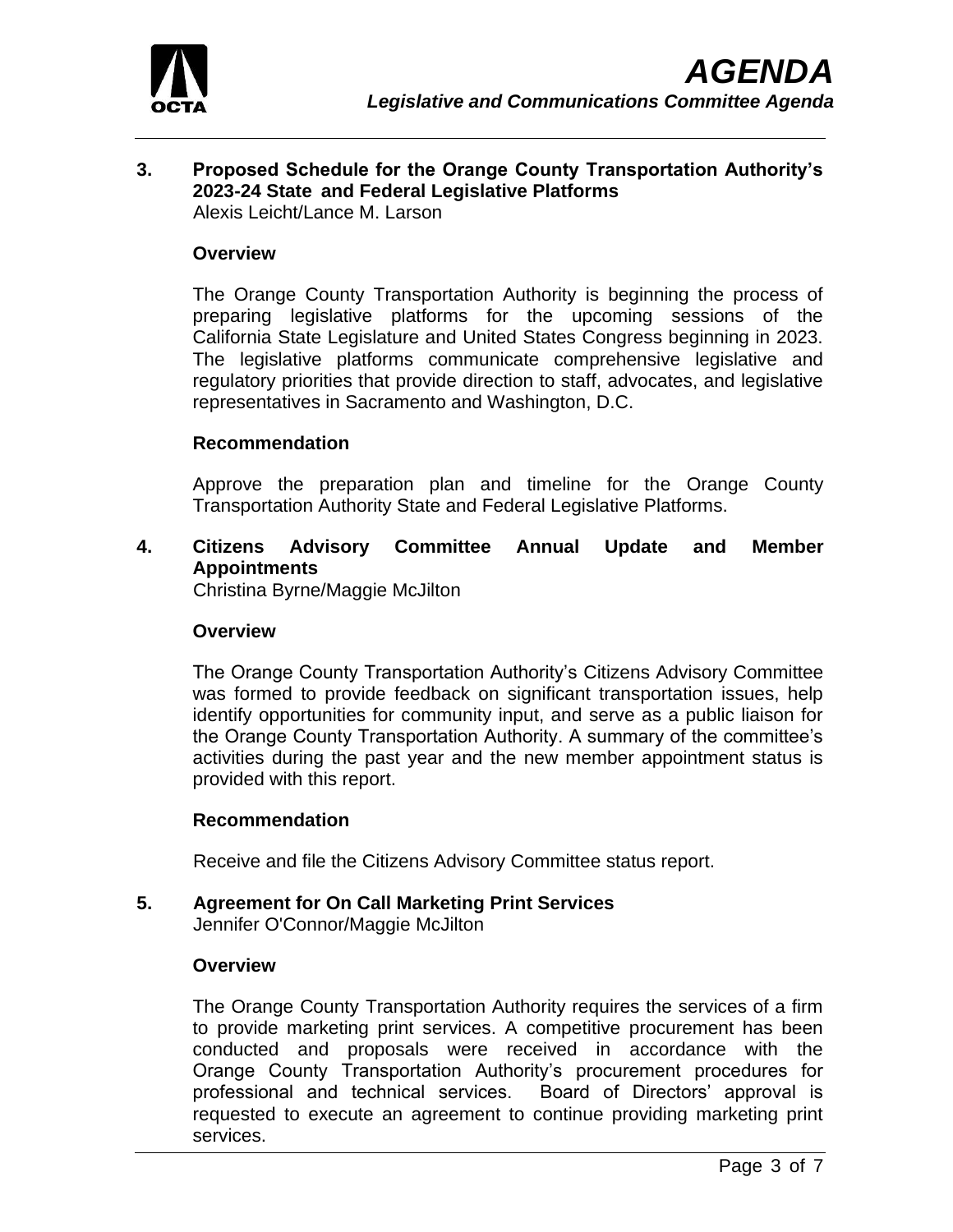

#### **Recommendations**

- A. Approve the selection of Pacific Graphics, Inc., as the firm to provide marketing print services.
- B. Authorize the Chief Executive Officer to negotiate and execute Agreement No. C-2-2288 between the Orange County Transportation Authority and Pacific Graphics, Inc., in the amount of \$325,000, for a three-year initial term with two, two-year option terms to provide marketing print services.

# **6. Accessible Transit Advisory Committee Annual Update and New Member Recruitment**

Christina Byrne/Maggie McJilton

#### **Overview**

The Accessible Transit Advisory Committee is a public committee that advises the Orange County Transportation Authority on the transportation needs of senior citizens and persons with disabilities, including OC Bus and OC ACCESS (paratransit) programs. A summary of the committee's activities during the past year and the new member appointment status is provided with this report.

#### **Recommendation**

Receive and file the Accessible Transit Advisory Committee status report.

#### **7. Regional Consolidated Database Agreement**

Kristopher Hewkin/Maggie McJilton

#### **Overview**

The Orange County Transportation Authority proposes to enter into a memorandum of understanding for the regional rideshare consolidated database with the Los Angeles County Metropolitan Transportation Authority, Riverside County Transportation Commission, San Bernardino County Transportation Authority, and Ventura County Transportation Commission.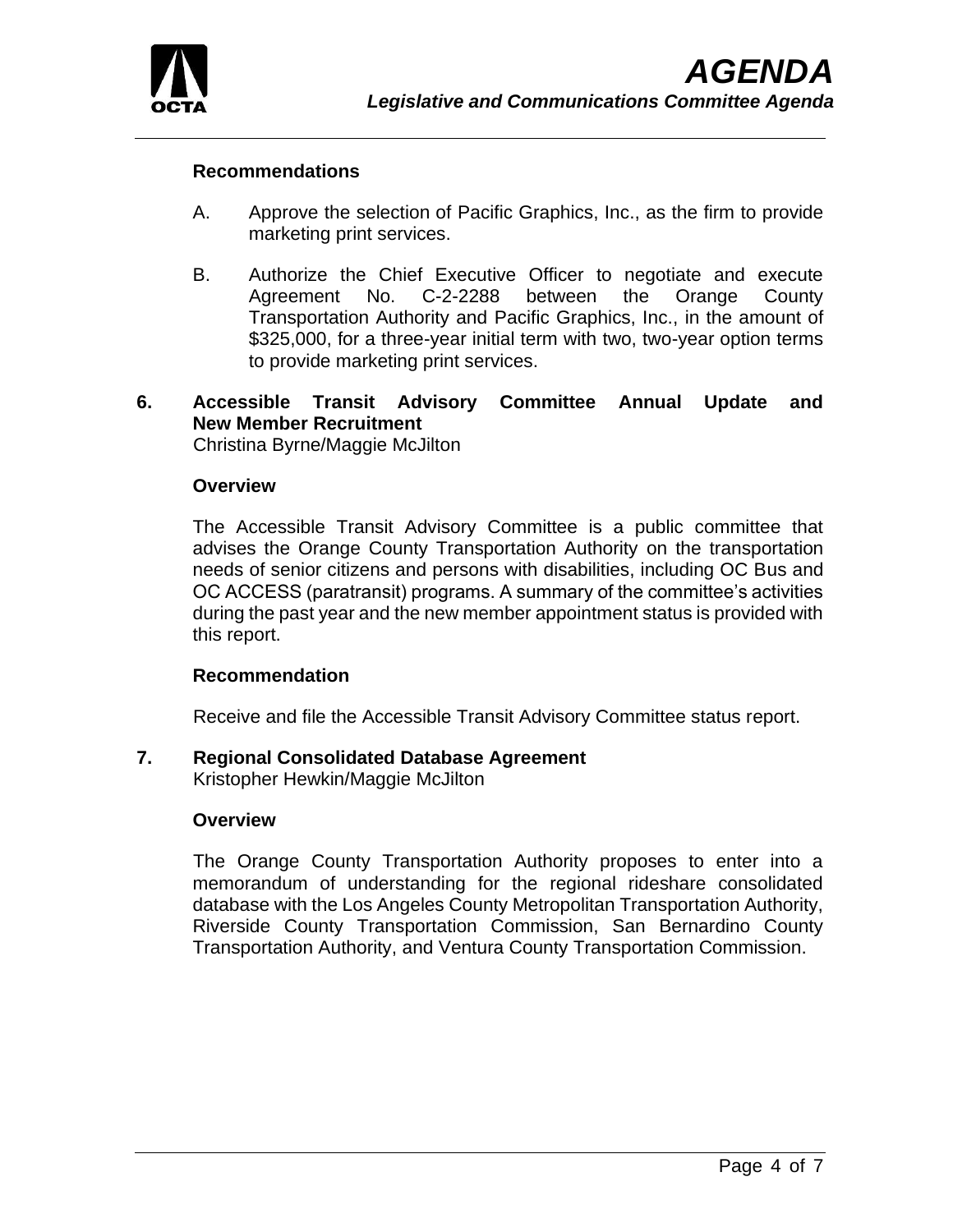

### **Recommendation**

Authorize the Chief Executive Officer to negotiate and execute Memorandum of Understanding (MOU) No. C-2-2425 between the Orange County Transportation Authority, Los Angeles County Metropolitan Transportation Authority, Riverside County Transportation Commission, San Bernardino County Transportation Authority, and Ventura County Transportation Commission, and to define the roles and responsibilities of the regional rideshare consolidated database.

**8. Amendment to Agreement for Average Vehicle Ridership Services** Kristopher Hewkin/Maggie McJilton

#### **Overview**

As part of its responsibilities in the Regional Rideshare Partnership, the Orange County Transportation Authority provides services that help employers comply with the South Coast Air Quality Management District's Rule 2202 - On-Road Motor Vehicle Mitigation Options, including tracking average vehicle ridership services. On May 22, 2020, the Board of Directors approved an agreement with Innovative TDM Solutions for a two-year initial term with two, one-year option terms for average vehicle ridership services. Board of Directors' approval is requested to exercise the first option term effective July 1, 2022 through June 30, 2023.

#### **Recommendation**

Authorize the Chief Executive Officer to negotiate and execute Amendment No. 1 to Agreement No. C-0-2167 between the Orange County Transportation Authority and Innovative TDM Solutions, to exercise the first option term in the amount of \$189,380, effective July 1, 2022 through June 30, 2023, to provide average vehicle ridership services. This amendment will increase the maximum obligation to a total contract value of \$568,021.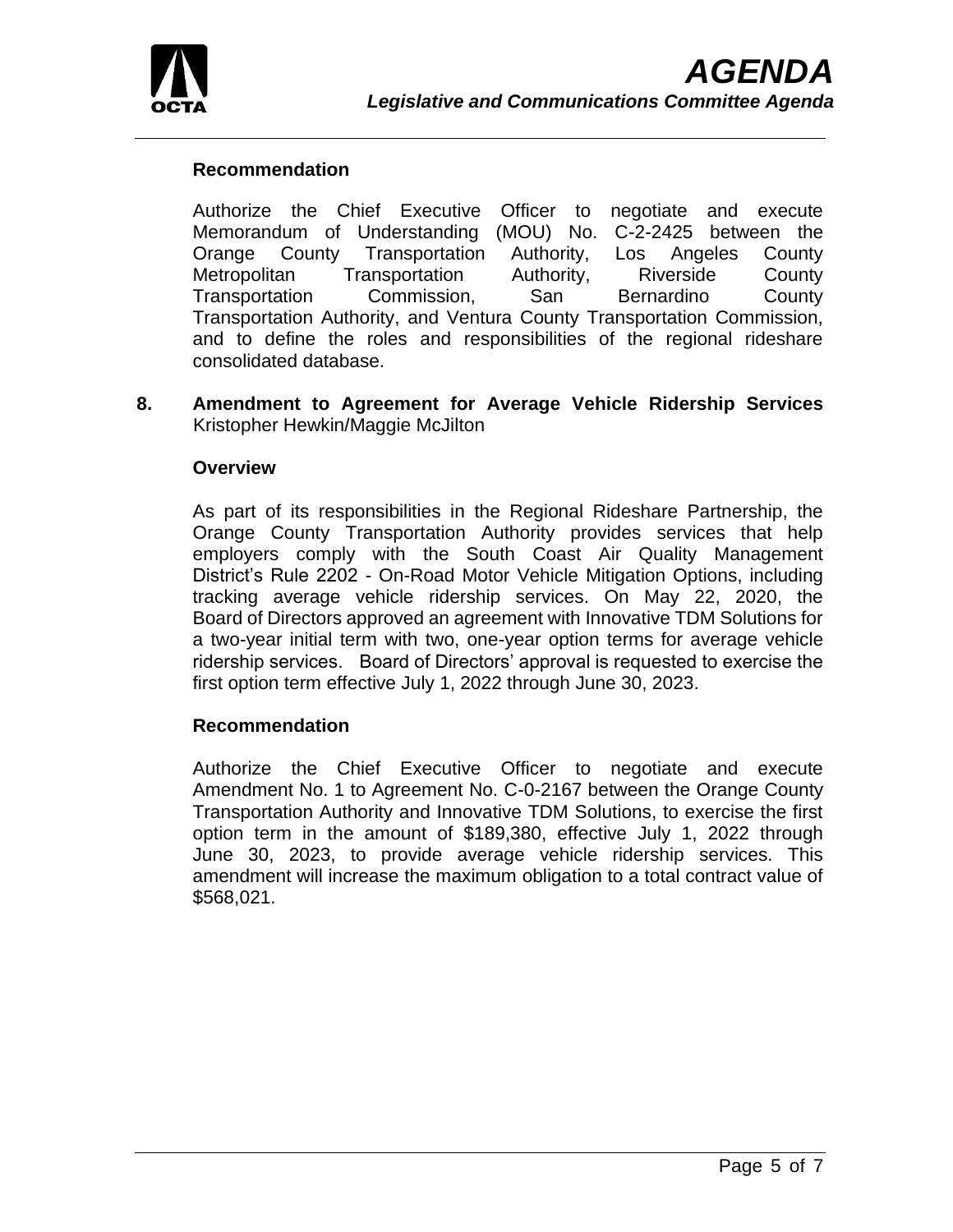

# **Regular Calendar**

### **9. State Legislative Status Report** Alexis Leicht/Lance M. Larson

### **Overview**

The Orange County Transportation Authority provides regular updates to the Legislative and Communications Committee on policy issues directly impacting its overall programs, projects, and operations. An oppose position is recommended on a bill related to expanding the California Environmental Quality Act. An oppose unless amended position is recommended on legislation pertaining to new vehicle technologies for public transit services. Support positions are recommended on a bill related to a transportation funding needs assessment and a bill related to analysis of recent changes to how a lead agency analyzes transportation impacts of a project under the California Environmental Quality Act.

### **Recommendations**

- A. Adopt an OPPOSE position on AB 1001 (Garcia, D-Downey), which would expand the California Environmental Quality Act and makes changes to how an agency mitigates impacts of a project in disadvantage communities.
- B. Adopt an OPPOSE UNLESS AMENDED position on AB 2441 (Kalra, D-San Jose), which would require public transit employers to notify and collectively bargain the use of new vehicle technologies for public transit services.
- C. Adopt a SUPPORT position on SB 1121 (Gonzalez, D- Long Beach), which would require the California Transportation Commission to conduct a statewide transportation needs assessment.
- D. Adopt a SUPPORT position on SB 1410 (Caballero, D-Salinas), which would analyze the implementation of changes to the California Environmental Quality Act changing the metric to analyze transportation impacts of a project.